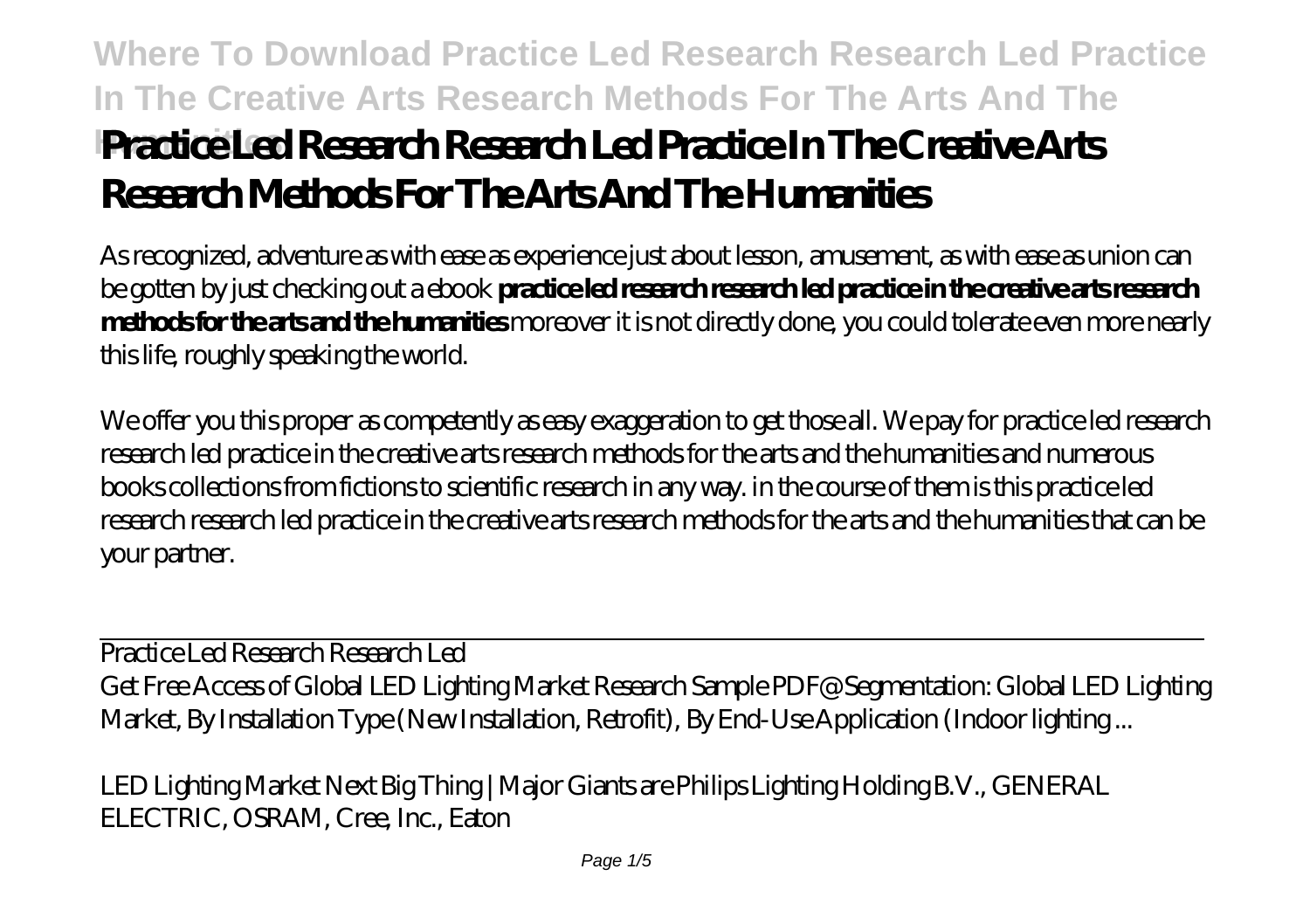**Where To Download Practice Led Research Research Led Practice In The Creative Arts Research Methods For The Arts And The**

**Humanities** A hub of cutting-edge healthcare innovation financing since the early 1990s, the Congressionally Directed Medical Research Programs is well known among medical researchers around the world. But not so ...

## *Military Medical Research Leads to 18 New Cancer Drugs, other Devices*

discussing whether LED will become the predominant light source and the resulting demand on semiconductor components. Strategy Analytics supports companies across their planning lifecycle through a ...

*LED now dominant light source in automotive lighting, says Strategy Analytics* A new Vanderbilt-led study has highlighted trends in research ... usefulness so that there is a closer connection between research and practice," said Triana, who holds the Cal Turner Chair ...

*Vanderbilt faculty examine 60 years of research, illuminates key trends in discrimination and diversity in the workplace*

according to a recent research review. Conducted by a pair of Canadian researchers, the review of epidemiologic studies includes a Swedish study of nearly 11,000 workers that showed respirable ...

*Research review strengthens link between sarcoidosis, workplace exposures* For the past 25 years, the Association of Colleges (@AoC\_info) has been organising the annual Beacon Awards. A recognition and showcase of innovative practice in further education (FE), the Awards ...

*New research highlights the long-term benefits of college awards*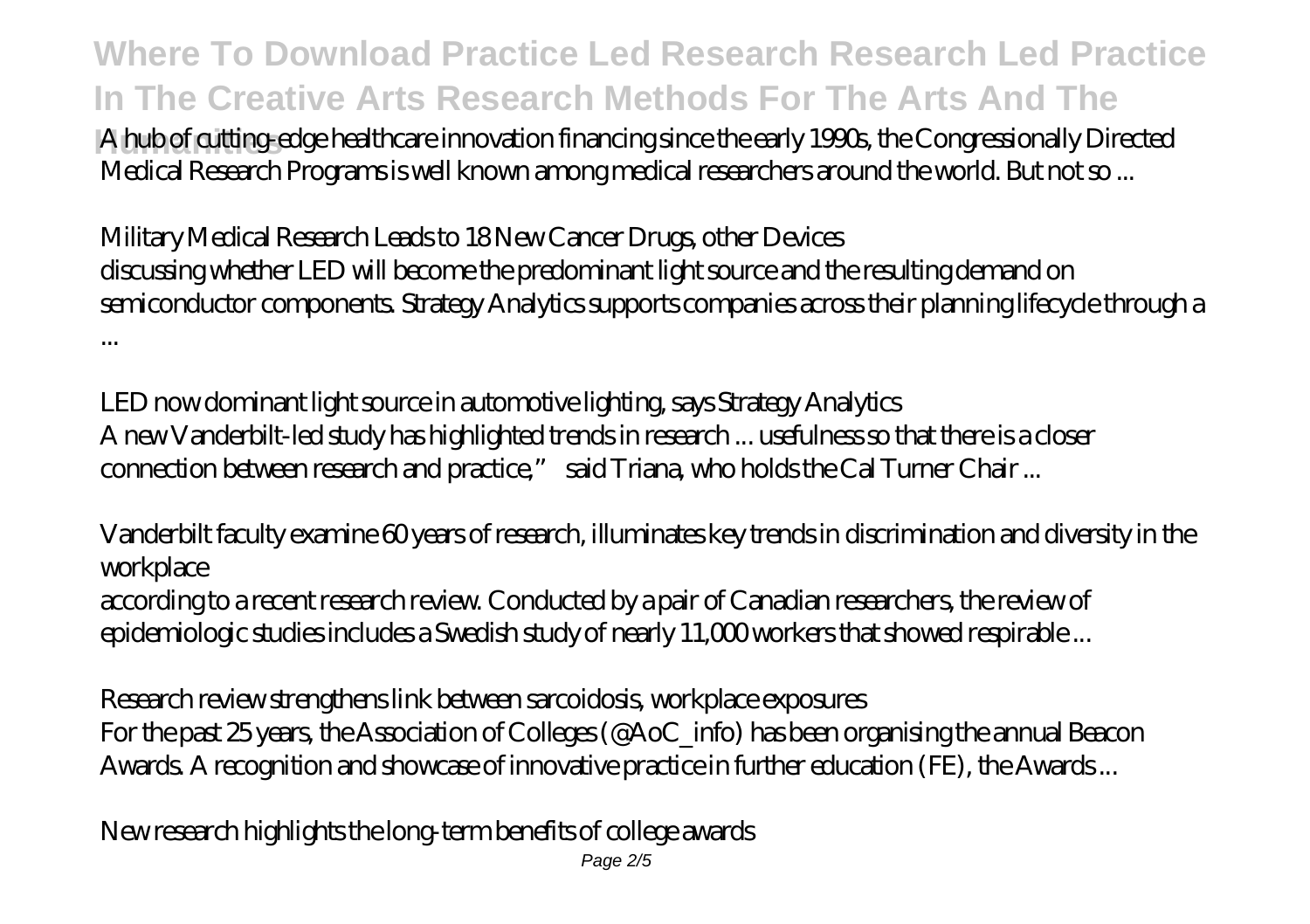**Where To Download Practice Led Research Research Led Practice In The Creative Arts Research Methods For The Arts And The**

**Humanities** Market Research And Consulting."" According to a new report published by Grand View Research, Increasing demand for cosmetic dental procedures along with rise in geriatric population is anticipated to ...

*Dental Laboratories Market Worth \$50.18 Billion By 2026 Growing At A CAGR Of 5.8% | Grand View Research, Inc.*

Wanting to investigate this further, I left clinical practice for a Ph.D. program so I could research why these technologies were harmful and what could be done to prevent these harms. As I dove ...

*Flawed data led to findings of a connection between time spent on devices and mental health problems – new research*

Selldorf Architects has been selected to redesign the National Gallery, including parts of the Sainsbury Wing that Venturi Scott Brown added in 1991.

*Design Team Led by Selldorf Architects Selected to Reimagine London's National Gallery* "The fact that he has chosen AOP as a partner validates our reason for developing a physician-owned and led orthopedic practice ... my experience in clinical research, and best practices, and ...

*American Orthopedic Partners Forms National Specialty Practice Owned And Led By Physicians* The demand within the global market for wellness tourism is expanding on account of the global propensity of the masses to immerse themselves into the cultures of a foreign land. Wellness tourism ...

*Wellness Tourism Market Survey Report | TMR Research Detailed Study Analysis*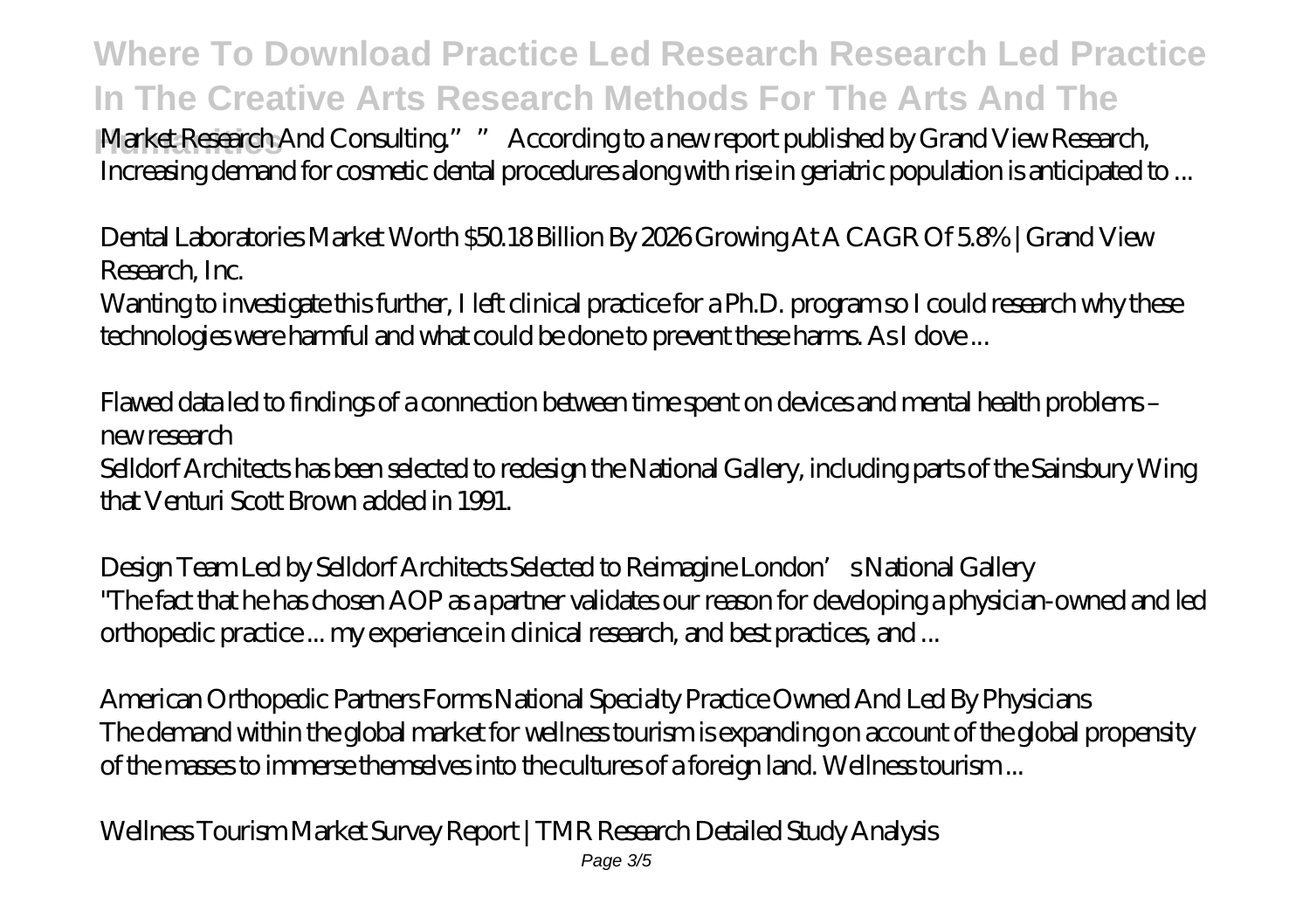## **Where To Download Practice Led Research Research Led Practice In The Creative Arts Research Methods For The Arts And The**

**Humanities** The research will use new data gathered on immunisation, rehabilitation and social welfare to further research and embed ROSA as the only national data solution for policy and practice change ...

#### *Australia invests \$9.71m in healthcare research projects*

A team led by researchers from Cleveland Clinic and Case Western Reserve University have received a \$2.95 million grant over four years from the National Institutes of Health to explore how imaging ...

### *NIH funds research into new method to predict atrial fibrillation recurrence*

Metric Point Capital ("Metric Point"), a boutique placement and advisory firm, announced that Kevin Imhoff has joined as a Principal in its Stamford, Connecticut office. Kevin will work closely with ...

## *Metric Point Capital adds Kevin Imhoff to further expand its distribution capabilities and broaden its GP-led secondary advisory practice*

The RV University has established a world-class School of Liberal Arts and Sciences under the leadership of Prof. (Dr.) Piyush Roy, a National Film Award winning critic-columnist, internationally ...

## *RVU establishes School of Liberal Arts and Sciences Centre for Visual and Performing Arts to promote research and practice*

Even a casual follower of the news over the last few years is likely to have encountered stories about research showing that digital technologies like social media and smartphones are harming young ...

*Flawed data led to findings of a connection between time spent on devices and mental health problems - new*